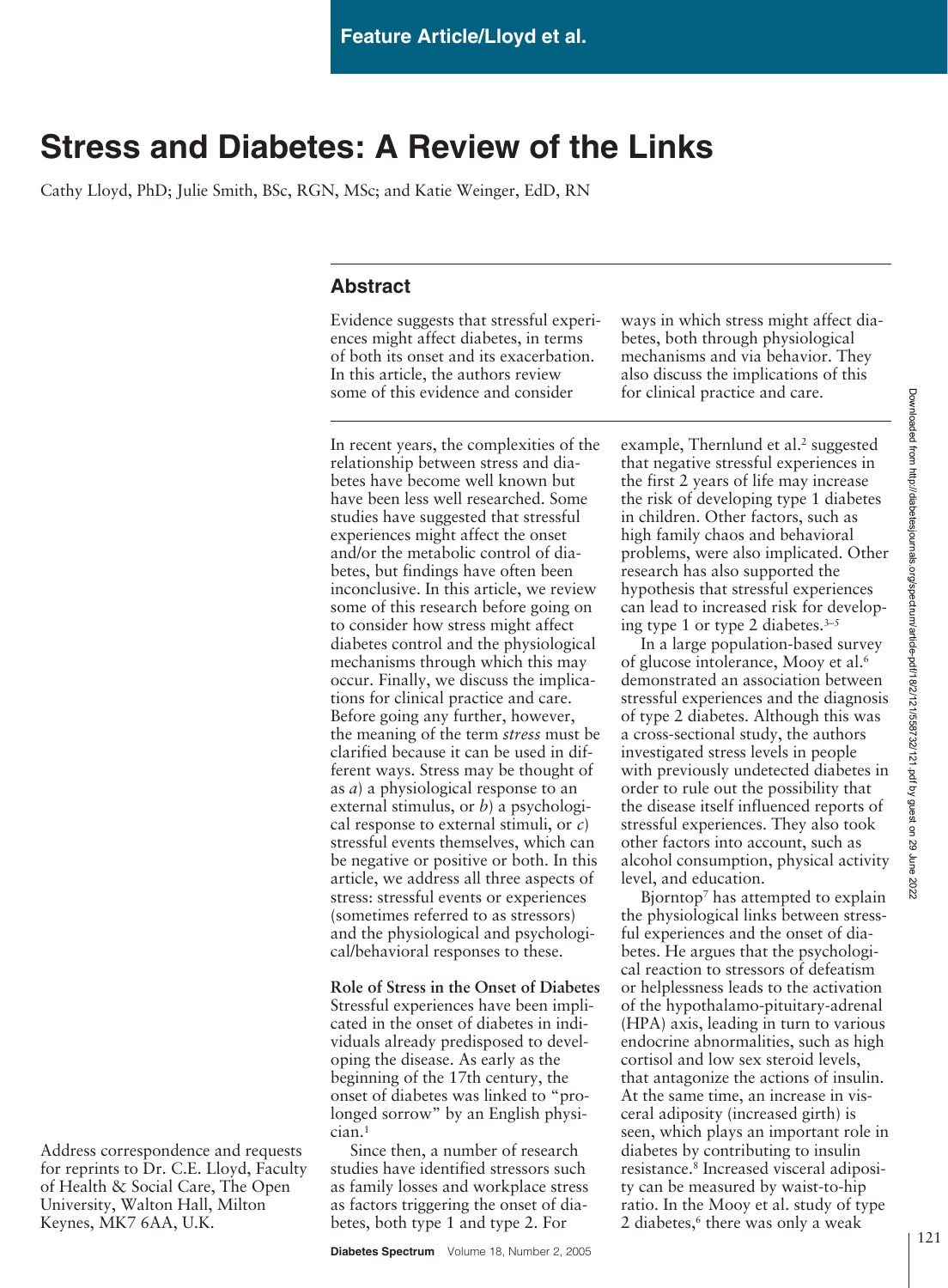association between stressful experiences and waist-to-hip ratio, suggesting that other factors, so far unidentified, may play a mediating role.

Where stressful experiences have been implicated in the onset of type 1 diabetes, researchers have often attempted to explain this in terms of the effects of stress on the autoimmune system.<sup>2</sup> Bottazo et al.<sup>9</sup> hypothesized that environmental factors (e.g., viruses or toxic agents) trigger the autoimmune destruction of the β-cells in genetically predisposed individuals.

However, not all studies have demonstrated a link between stressful experiences and the development of diabetes. In a recent review, Cosgrove10 argued that many of the studies that have demonstrated a link between stressful events and type 1 diabetes have been of small size and lacked appropriate control groups. Cosgrove cited one large Swedish study<sup>11</sup> indicating that there was no association between stressful events and the onset of type 1 diabetes. However, this study included a wide age range (15–34 years) of newly diagnosed people. Often quite vast differences in the type and intensity of life changes are found at the different ages within this range, and changes in social supports (known to be a buffer to stress) are frequent during these years, especially in the teenage years. This may have masked any association between stressful experiences and the development of diabetes.

Given the numerous measurement strategies and different study populations that have been investigated through the years, definite conclusions are difficult to reach. Smaller in-depth studies have usually demonstrated a link between stress and diabetes, whereas larger studies using selfreport checklists to measure the occurrence of stressful experiences have sometimes failed to support this link. Much more conclusive is the evidence regarding the relationship between stressful experiences and metabolic control in those already diagnosed with diabetes, and it is to this research that we now turn.

#### **Stress and Diabetes Control**

In recent years, some researchers have turned their attention to the possibilities of stressful experiences influencing diabetes control.<sup>12–15</sup> This potential

influence is important, not only for the often debilitating effects poor blood glucose control can have on daily life, but also because of the known association between chronically high blood glucose levels and the development of diabetes complications.16

It is a complex area of research, much of it having been conducted in children and adolescents, with fewer studies in adults or in those with type 2 diabetes, and using a number of different measurement tools. Stressful experiences have been recorded using anything from simple checklists to longer self-report questionnaires, to in-depth interviewing techniques. Most studies in this area have not determined the type or severity of stress that may influence changes in glycemic control, nor have they been able to fully address the role of other factors in mediating the impact of stress on glycemic control. Moreover, it is difficult to determine the temporal relationship between stress and health, not least because poor health often leads to adverse experiences.

A number of laboratory studies have been conducted to demonstrate the effects of specific stressful situations (for example, arithmetic problem solving, unpleasant interviews) on blood glucose levels. Many of these studies have demonstrated that these types of stressors can destabilize blood glucose levels, at least for hours at a time.17 However, a major criticism of this approach is that it does not mirror the real world in which individuals with diabetes live.

Other studies have focused on that real world and have attempted to measure naturally occurring stress.18–21 These later studies are not without problems however, such as, the myriad possibilities for measurement and/or observation, which makes cross-study comparisons difficult. Stress may take the form of day-today hassles, and it may be that major life events (death of a close relative, losing a job) are an added layer of complexity, along with long-term chronic difficulties (e.g., providing long-term care for a relative or longterm unemployment).

In an attempt to overcome some of the previous methodological limitations, a prospective in-depth investigation into the relationship between

stressful experiences and changes in glycemic control over time was designed.21 Individuals with type 1 diabetes were interviewed using an indepth interview schedule and then followed up quarterly for a year with measures of diabetes control (hemoglobin  $A_{1c}$  [A1C]). Unlike previous studies, the participants were asked about both negative and positive stressors in their lives. The results showed that those whose glycemic control deteriorated over time were more likely to report negative stress, whereas those whose control improved over the follow-up period reported positive stress. Negative stressors included interpersonal conflicts, death of a close tie, and disturbed behavior of someone close, whereas positive stressors were events such as engagement to be married, birth of a child, or a desired change $\frac{5}{2}$ n employment (Figure 1).

Studies such as the one reported above have their limitations. For example, not all individuals perceive stressors in the same way; what is a negative stressor in one person's life might actually be a positive one in  $\frac{3}{2}$ another's, so the context in which stress occurs is also important. Some people react to stressful events in a way that makes them psychologically vulnerable, for example, they may  $\frac{1}{99}$ experience feelings of hopelessness or anxiety, particularly in the context  $\tilde{\mathfrak{g}}$ social isolation or poverty. Others  $\frac{1}{8}$ may respond to stress in positive terms or as a "challenge," or they may feel better able to cope with the stress because they have several social supports or the support of a loving  $\frac{1}{5}$ family. It is easier to categorize major stressors into those that are positive<sup>8</sup> and those that are negative; it is more difficult for more minor stress or "hassles." Long-term chronic difficulties are also important, but may change in perceived level of severity or negativity over time. Downloaded from http://diabetesjournals.org/spectrum/article-pdf/18/2/121/558732/121.pdf by guest on 29 June 2022

Findings from Smith's study<sup>22</sup> of women's experiences of diabetes-related stress indicated that a wide variety of factors were important, including relationships with other people (including health care professionals), the interaction between diabetes and daily life and work, and fear of the future. Minor stressors and hassles were seen as an integral part of living with diabetes in this study and were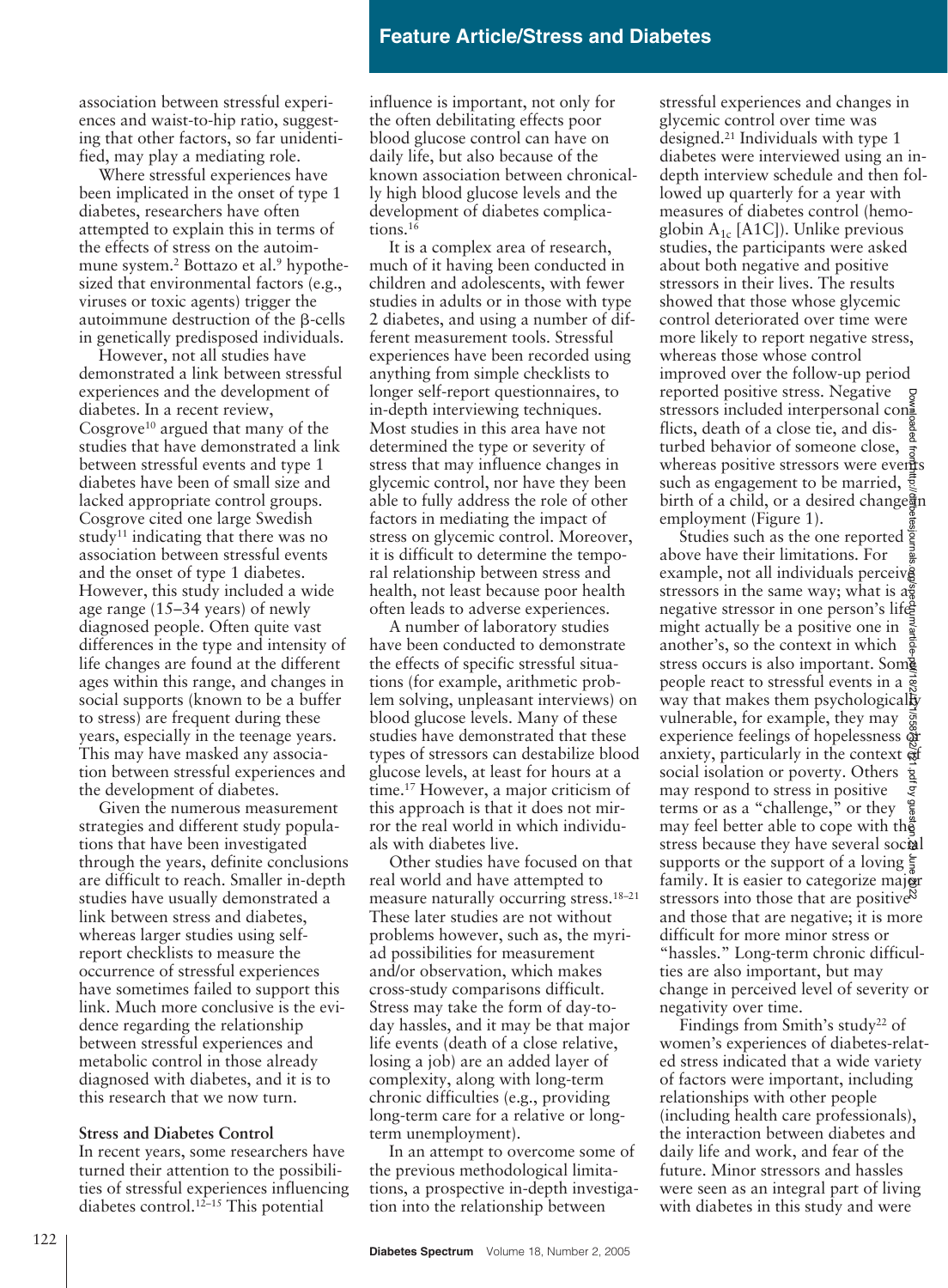

*Figure 1. Relationship between stress and glycemic control. From Ref. 21.*

related to both work and family life, which often took priority over the management of diabetes.

The impact of stressful experiences on diabetes is clearly varied and may depend on other psychosocial factors. One of these is social support, and research has shown this may provide a buffering effect in times of stress.13 Psychological support is also important. In a recent meta-analysis of randomized controlled trials, Ismail et al.23 concluded that people with type 2 diabetes who received behavioralbased diabetes education or psychological interventions were likely to show improvements in both glycemic control and psychological distress.

The relationship between stressful experiences and metabolic control is thought to differ greatly among individuals in terms of both the strength and the direction of the relationship,<sup>24</sup> and these differences have serious implications for the design of effective interventions to reduce the impact of stressors. Precisely how stressors affect glycemic control remains controversial, and there may be both physiological and behavioral pathways between stressors and health status. The mechanisms through which this may take place may be direct (through physiological effects on the neuroendocrine system)<sup>25</sup> or indirect (through alterations in health care practices in times of stress).18,26 It is to these pathways that we now turn.

#### **Behavior**

The behavioral mechanisms through which stressful experiences might

affect diabetes control are varied and often complex. There are, of course, many different types of stress, there are shorter- and longer-term stressors, and people may respond to these very differently. Difficulties in measurement such as those mentioned above also apply to measuring behavior. At the same time, differences in resources such as social supports, ability to cope, and other psychosocial variables will all affect both the response to and the behavior resulting from stressful experiences.

Reactions to external stressors, for example, feelings of anxiety or depression, may lead to difficulties with self-care manifested through less physical activity, poorer diet, or difficulties with medication taking.27,28 Experiences of stress may lead to other unhealthy behaviors, such as smoking, which in turn are linked to poor blood glucose control but also to a greater risk of developing diabetes complications.29 Data from Smith's study<sup>22</sup> indicated a range of behavior described as occurring in response to stress. These behaviors ranged from unhealthy lifestyle patterns associated with alcohol and tobacco consumption to increased physical activity and relaxation, such as walking, yoga, swimming, meditation, and hypnotherapy.

One particular type of stress was investigated in a Swedish study. Agardh et al.30 demonstrated that work stress, as indicated by low decision latitude (or fewer opportunities for decision making), along with a low sense of coherence, significantly

increased risk for type 2 diabetes. Low sense of coherence is thought to negatively affect people's ability to cope with stressors<sup>31</sup> and also to be linked to unhealthy lifestyle patterns that could lead to poor health.

Research also supports the behavioral link. Peyrot et al.32 found that stress and coping affected glycemic control by interfering with self-care practices. Coping behavior was also shown to affect glycemic control in a study of type 1 and type 2 diabetes that used sophisticated statistical techniques to demonstrate a "network" of interlinked variables in relation to the achievement of treatment goals.33 For example, active coping behavior was associated with higher self-efficacy and greater satisfaction with doctorpatient relationships. The researchers suggested that their findings have clinical implications for diabetes care because coping behavior (a key factor in their analysis) was linked to selfcare but could also be influenced by the health care professionals involved in that care. However, little work has been carried out to try to implement the findings of coping research into clinical practice.34 Changes in clinical practice have usually involved behavioral interventions (task-oriented) rather than cognitive ones or have only included coping implicitly rather than explicitly.34

Diabetes-related distress may also affect self-care behavior, 35,36 as demonstrated when the Problem Areas in Diabetes (PAID) scale was developed.35 The scale covers negative emotions related to living with diabetes, for example, "feeling alone with diabetes" and "worrying about the future and the possibility of serious complications." Although often associated with depression,  $36,37$  diabetes-related distress has been found to be predictive of diabetes self-care behavior as well as blood glucose control.36,38

Depression and diabetes-related distress can occur together and can have serious implications for the management of diabetes, because those affected may feel unable or unmotivated to carry out self-care behaviors such as blood glucose testing or healthy eating. A different group of researchers in the United States has identified both diabetes-related stress and other stressors as important in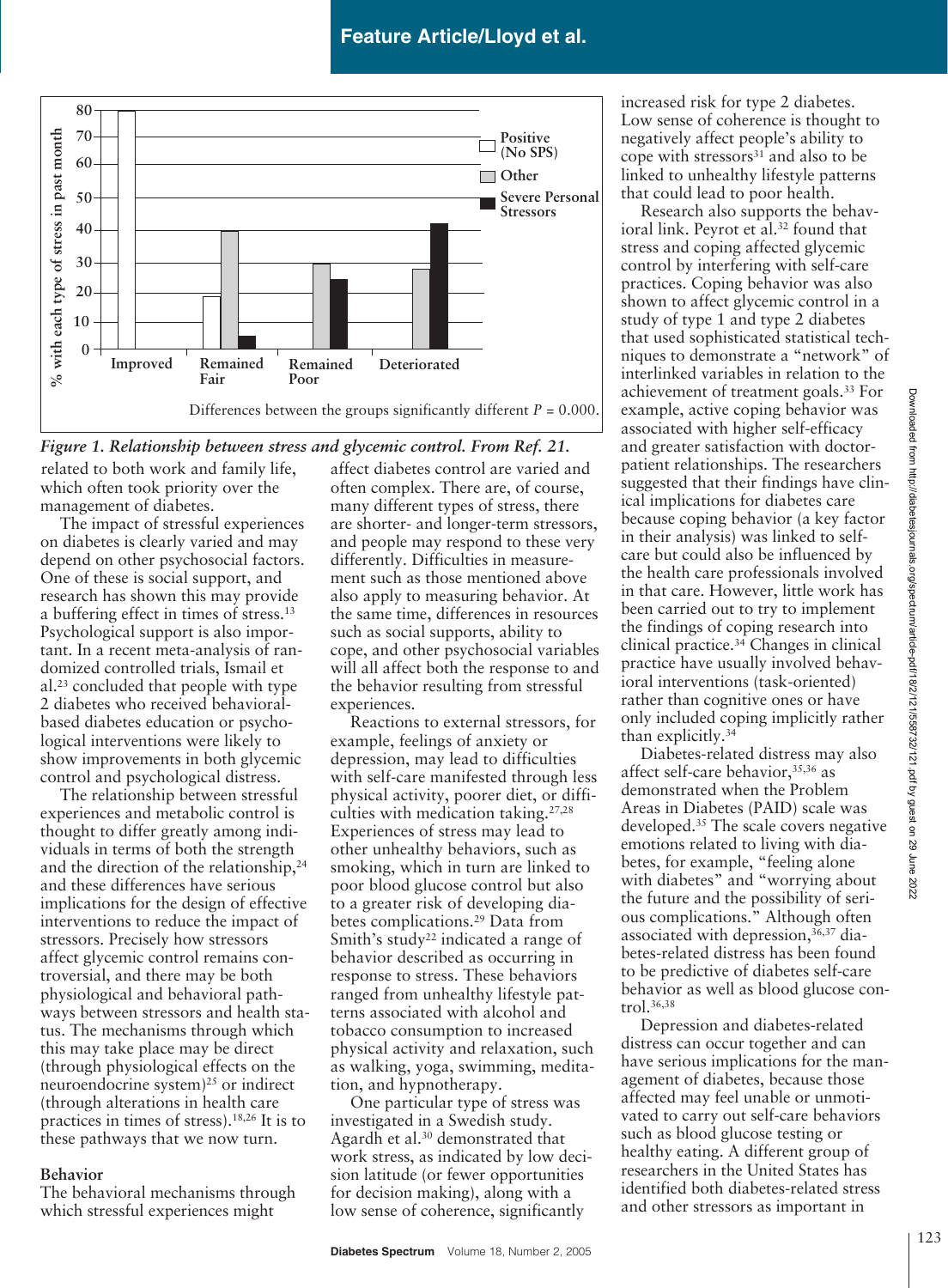predicting self-care behavior.27 If study participants reported, "My life is out of control because of my diabetes" or "I have other problems more serious than diabetes," they were less likely to report attention to diet or exercise as part of their diabetes self-care.

In summary, studies strongly suggest that stressful experiences have an impact on diabetes self-care behavior; however, there are many different factors that may mediate this relationship. Before turning to the implications for clinical practice, we consider the physiological mechanisms behind stress and its impact on diabetes.

#### **Physiological Mechanisms Behind Stressful Experiences**

Any stressful event might be judged by people in different ways, based on factors such as previous experience, psychological factors, and social influences. An event that is seen by one individual as particularly threatening might be seen as totally harmless by another individual. However, when a situation is regarded as threatening, that is, seen as having the potential to cause harm to the individual, a specific pattern of physiological responses is elicited, known as the stress response or "fight/flight" response. This pattern of responses has developed as a result of human evolution and is aimed at priming the individual for action, so that the situation can be dealt with by either fighting or fleeing the threat. The actions initiated by the central nervous system in response to a threat affect the entire body and are associated with three different bodily systems: the autonomic nervous system, the neuroendocrine system, and the immune system.39,40

The autonomic nervous system is concerned with the regulation of smooth muscle, cardiac muscle, and glands and regulates the functions over which there is no conscious control, such as cardiovascular function, digestion, and metabolism. It consists of two distinct branches: the parasympathetic and the sympathetic nervous system, the latter being the most dominant in times of stress. The sympathetic system is involved with the preparation of the body for action. It increases oxygen and nutrient supplies to the muscles by increasing the blood flow to the skeletal muscles and freeing glucose and lipids from its stores. It also prepares the immune system to deal with possible injury.

With regard to the effects of stress on the neuroendocrine system, the HPA axis is of considerable importance.39 Upon encountering a threat or a stressor, the hypothalamus secretes corticotropin-releasing factor, which causes the release of adrenocorticotropin. This in turn travels to the adrenal cortex, where it leads to the secretion of glucocorticoid hormones, in particular cortisol.

Cortisol exerts considerable influence over bodily functions, both when the body is at rest and during stress. In normal circumstances, it is secreted according to a circadian (daily) rhythm, with cortisol levels highest in the morning and lowest in the evening. However, exposures to stress stimulate the HPA axis to release additional amounts of cortisol to maintain homeostasis and reduce the effects of stress. Cortisol influences a wide range of processes, including the breakdown of carbohydrates, lipids, and proteins to provide the body with energy. It also has an effect on bone and cell growth and may modulate salt and water balance. Cortisol has an immunosuppressive effect and therefore plays a role in the regulation of immune and inflammatory processes.

That the central nervous system communicates with and exerts an influence on the immune system is now well established; brain lesions can alter a variety of immune measures, and both the autonomic and the neuroendocrine system have been shown to influence the state of the immune system.41 Because both the neuroendocrine and the autonomic system are influenced by psychosocial factors, it follows that the immune system is also affected by such factors, although the precise nature of these complex interactions remains to be determined.

Although there is still much unknown about the effects of acute stress on the immune system and studies have been limited in the number of immune parameters studied, one review42 revealed that stress influences both circulating cell numbers and the function of immune cells. The cells generating the immune defense are generally known as white blood cells and consist of several subgroups

including the lymphocytes ( $\beta$ -cells, Tcells, and natural killer cells), which have received much attention in stress research.<sup>41</sup>

Although research into the effects of stress continues, it seems clear that there is a range of responses to stressful experiences, both physiological and behavioral/emotional. The final section of this article focuses on the implications of stress research for practice in the care of individuals with diabetes.

#### **Implications For Practice: Stress Management**

In addition to the physiological impact that stress has on glycemia, research has shown that stress inter $\frac{2}{3}$ feres with the ability to self-manage diabetes. Doing everyday self-care tasks, such as monitoring glucose frequently, following a meal plan, and correctly preparing or remembering to take insulin or oral medications at the right time, is difficult during times  $\vec{d}$ stress. Moreover, diabetes self-management tasks themselves may become a source of stress. Learning to prevent and control the negative responses  $\vec{\omega}$ stress is helpful, particularly if the  $\frac{2}{9}$ causes are relatively permanent. For example, if cooking dinner, bathing children, and doing laundry constitute a typical stressful evening, that stress is a relatively permanent part of life for several years and must be dealt with accordingly. Downloaded from http://diabetesjournals.org/spectrum/article-pdf/18/2/121/558732/121.pdf by guest on 29 June 2022

Assessment of stress levels in pracetice is a relatively underdeveloped area. One approach is to identify these life events during the previous year  $\mathcal{B}$ that typically act as stressors. Using  $\frac{1}{2}$ scale such as the Recent Life Changes Questionnaire<sup>43</sup> or the Revised Social Readjustment Rating Scale,<sup>44</sup> individuals identify events that have occurred in their life from a list that includes births, deaths, marriage, retirement, social issues, financial worries, workrelated stress, and so forth. The weighted ratings provide the basis for an overall score that can be compared to norms. However, these scales are rather long and take some time to complete, which may not always be appropriate in a practice setting.

Polonsky45 describes a diabetes-specific exercise to help people with diabetes develop an understanding of the relationship between stress and blood glucose levels. In this exercise, individ-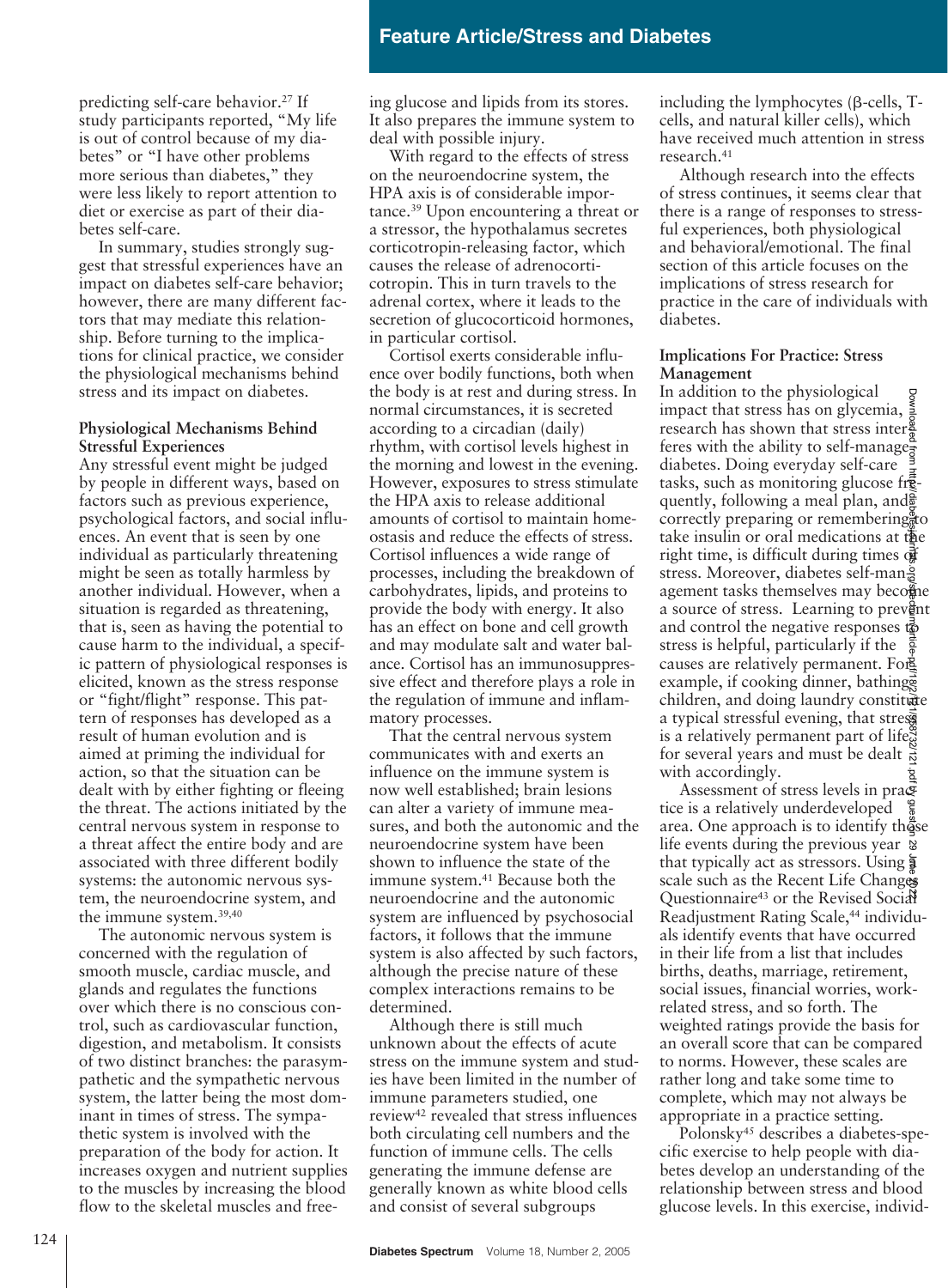uals rate their perceived stress each evening on a 0–10 Likert scale and record their glucose levels before breakfast and dinner and at bedtime. The individual then looks for blood glucose level patterns for days when perceived stress is high, medium, and low. The premise behind this exercise is that those individuals whose blood glucose levels are sensitive to stress may be more sensitive to stress management strategies. Although validation data are not available, individuals may find this approach helpful in understanding and managing stressrelated aberrant glucose readings. Finally, surveys tools, such as the individual items on the PAID scale that measure diabetes-related distress, may also reflect accumulated stress resulting from living with diabetes. PAID scores are associated with A1C levels.35,36,38

Clinicians must take care to differentiate stress response from depression and anxiety. Depression is more common in diabetes than in the general population.46,47 Although both under-diagnosed and under-treated,48,49 depression is responsive to both medication and psychotherapy. Tools such as the Beck Depression Inventory50 or the Hospital Anxiety and Depression Scale51 are useful in screening for depression. Asking simple questions such as, "During the past month, have you been bothered by feeling down, depressed, or hopeless?" and "During the past month, have you been bothered by little interest or pleasure in doing things?" can be as successful as surveys when screening for depression.<sup>52</sup>

Three approaches to stress management go hand in hand, albeit with some overlap: *1*) when possible, removing or minimizing the source of stress, *2*) changing the response to the stressful situation, and *3*) modifying the longer-term effects of stress. Some interventions directly target people with diabetes in order to prevent diabetes-related stress and improve quality of life or glycemia.

#### **1. Remove or minimize the source of stress.**

Time management and organizational techniques may reduce small stressors that often compound until a crescendo is reached. Self-help books $53,54$  may be useful for patients to find successful ways to put structure in their lives and manage their time and life stressors. Minimizing the source of stress is helpful. For example, if repetitive noise at work is causing stress, one solution could be substituting white noise for the repetitive noise by softly playing relaxing classical music. Setting up a meeting with the employer or coworkers to get help with one's workload may also alleviate stress. Often, the most difficult challenge is actually identifying the source of stress and separating that source from the responses to stress. Effective problem-solving strategies are important for minimizing the source of stress.

Diabetes-specific approaches that may help individuals cope better with diabetes include setting specific, realistic self-management goals. Many individuals set global vague goals that may serve to exacerbate stress. "Lose weight," "Take better care of my diabetes," and "Improve my glycemic control" are examples of vague unhelpful goals. Realistic, measurable, and achievable goals specifically stating the measurement criteria that indicate success are more helpful as motivators. Examples of realistic, measurable goals are, "I will walk 20 minutes each day on Monday, Wednesday, Friday, and Saturday at 5:00 p.m.;" "I will drink diet cola instead of cola with sugar;" and "I will lose 6 lb over the next 9 weeks by following my meal plan and increasing my walking to 30 minutes, 5 days per week." Evaluation does not necessarily have to focus on whether a goal is met, but rather on how successful one's effort has been in trying to achieve it. Thus, instead of "No, I did not reach my target A1C," evaluation would be "My A1C has improved by 0.5 percentage points, thus, I am about half way to my first goal of a 1–percentage point improvement."

# **2. Change the response to stress.**

Most stress management techniques emphasize changing the response to stress. When the response to chronic or acute stress results in rage and reactive behavior, a thought-stopping and reflective technique can be helpful in preventing negative consequences of the impulsive behaviors associated with anxiety and rage (Table 1). Other approaches involve learning how to induce a more relaxed feeling.

Benson's relaxation response,<sup>55</sup> first reported as a means to lower blood pressure, can be useful in inducing relaxation quickly in times of stress, for example, while driving in traffic, or before taking an exam. Practicing the relaxation response is extremely important because the technique is difficult to learn. However, once learned, the relaxation response quickly brings about the physiological responses associated with relaxation.

#### **3. Modifying the longer-term effects of stress.**

Other approaches to stress that may be useful for individuals with diabetes include using distraction and involve-

# **Table 1. A Thought-Stopping Strategy for Acute Rage**

**STOP** To interrupt a negative spiral of anger, say "stop" out loud or to yourself. **BREATHE** Take several deep breaths, exhaling slowly. **REFLECT** Think about the situation and what could happen if . . . If you choose to act in anger, what could happen? What are all the negative things that may happen? What would you accomplish? Be thorough and reflect on the consequences of your actions, how your actions will affect others, how they will affect you in the long term. **CHOOSE** Based on your reflection above, decide how you will act. *THEN* **ACT** Your actions are then based on rational thought rather than on anger. The actions may not change, but what is different is that you are in control and have thought about the consequences of your actions.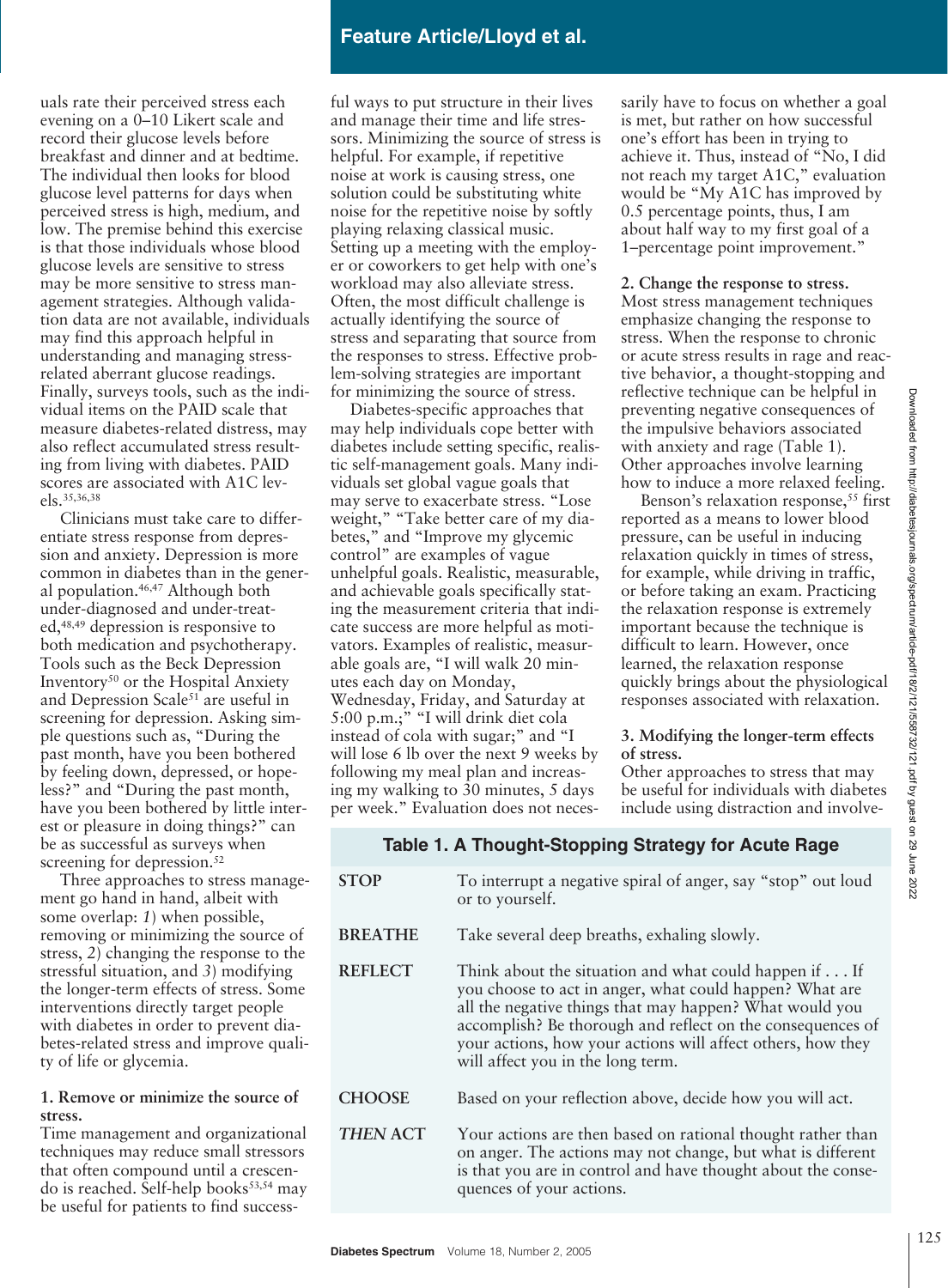ment in pleasurable activities that help to minimize the influence of stressproducing activities. (For other examples, see Table 2.) For example, active participation in a hobby (even a sedentary one) or exercise program can help combat stress. Typically passive activities, such as watching television, may not help alleviate stress, although attending a concert, theater performance, or movie with friends can have beneficial effects as a distraction. If one is not able to put aside worries from work, then distraction may be effective.

If a person with diabetes is experiencing severe stress, referral to a mental health professional may be the most effective approach.

Reports from research investigating the effect of stress management on glycemic control have been inconsistent.56–60 Several of these studies were underpowered, and others had design problems. However, recent reports have shown that stress management may affect diabetes and its treatment. In a small study with a pre-/post-design and no control group, $61$  20 study participants demonstrated improved glycemic control and state and trait anxiety scores after 12 weeks of treatment with an anti-anxiety medication (fludiazepam). Surwit et al.14 used a randomized, controlled design to inves-

# **Table 2. Useful Interventions for Managing Stress**

Changing stress-producing situations

- Time management
- Improved organization skills
- Learning problem-solving skills

Changing the physiological response to stress

- Stop, Breathe, Reflect, and Choose (Table 1)
- Relaxation with or without tapes
- Deep muscle relaxation
- Head-to-toe relaxation
- Pleasant scenes
- Breath-focused relaxation
- Yoga, Tai Chi, meditation
- Hot baths, scented candles

De-emphasizing stress with distractions

- Hobbies
- Attending pleasant activities, such as theater, movies, concerts

tigate the use of stress management techniques for groups of type 2 diabetes patients. They found that those using stress management had a small improvement in A1C (0.5 percentage points) at the 1-year follow-up compared to those who were not. Although Boardway et al.<sup>62</sup> found that adolescents receiving stress management improved stress levels but not glycemic control or adherence, evidence now exists that stress management training may potentiate intensive treatment. For adolescents enrolled in an intensive diabetes management clinic, Grey et al.63,64 demonstrated that preventive strategies such as teaching coping skills to adolescents with type 1 diabetes in order to better prepare them for stressful life events can lead to improvements in both glycemic control and quality of life and that the improvement was maintained over time.

In summary, research has indicated that stressful experiences have an impact on diabetes. Stress may play a role in the onset of diabetes, it can have a deleterious effect on glycemic control and can affect lifestyle. Emerging evidence strongly suggests, however, that interventions that help individuals prevent or cope with stress can have an important positive effect on quality of life and glycemic control. The clinical implications of this research illustrate the need for greater understanding of the effects of stress, as well as a serious acceptance of the need for psychosocial support for people in this predicament.

# **References**

1 Willis T: Pharmaceutice rationalis or an exercitation of the operations of medicines in human bodies. In *The Works of Thomas Willis*. London, Dring, Harper, Leigh, 1679

2 Thernlund GM, Dahlquist G, Hansson K, Ivarsson SA, Kudvigsson, Sjoblad S, Hagglof B: Psychological stress and the onset of IDDM in children. *Diabetes Care* 18:1323–1329, 1995

3 Kisch ES: Stressful events and the onset of diabetes mellitus. *Isr J Med Sci* 21:356–358, 1985

4 Vialettes B, Ozanon JP, Kaplansky S, Farnarier C, Sauvaget E, Lassman-Vague V, Vague P: Stress antecedents and immune status in recently diagnosed type 1 (insulin-dependent) diabetes mellitus. *Diabetes Metab* 15:45–50, 1989

5 Kawakami N, Araki S, Takatsuka N, Shimizu H, Ishibashi H: Overtime, psychosocial working conditions, and occurrence of non-insulin dependent diabetes mellitus in Japanese men. *J Epidemiol Community Health* 53:359–363, 1999

6 Mooy JM, De Vries H, Grootenhuis PA, Bouter LM, Heine RJ: Major stressful life events in relation to prevalence of undetected type 2 diabetes. *Diabetes Care* 23:197–201, 2000

7 Bjorntop P: Body fat distribution, insulin resistance, and metabolic diseases. *Nutrition* 13:795–803, 1997

8 Bjorntop P: Visceral fat accumulation: the missing link between psychological factors and cardiovascular disease? *J Intern Med* 230:195–201, 1991

9 Bottazo GF, Pujol-Borrell R, Gale E: Etiology of diabetes: the role of autoimmune mechanisms. In *The Diabetes Annual*. Alberti KG, Krall LP, Eds. Amsterdam, Elsevier/North Holland, 1985, p. 16–52

 $10$ Cosgrove M: Do stressful life events cause type 1 diabetes? *Occup Med* 54:250–254, 2004

<sup>11</sup>Littorin B, Sundkvist G, Nystrom L, Carlson  $\overline{A}$ , Landin-Olsson M, Ostman J, Arnqvist HJ, Bjerk E, Blohme G, Bolinder J, Eriksson JW, Schiersten B, Wibell L: Family characteristics and life events before the onset of autoimmune type 1 diabetes in young adults. *Diabetes Care* 24:1033–1037, 2001 Downloaded from http://diabetesiournals.org/spectrum/article-pdf/18/2/121/558732/121.pdf by guest on 2022<br>Downloaded from 2021

<sup>12</sup>Delamater AM, Cox DJ: Psychological stress, coping, and diabetes. *Diabetes Spectrum* 7:18–49, 1994

13Viner R, McGrath M, Trudinger P: Family stress and metabolic control in diabetes. *Arch Dis Child* 74:418–421, 1996

<sup>14</sup>Surwit RS, van Tilburg MA, Zucker N,  $\frac{a}{d}$ <br>McCaskill CC, Parekh P, Feinglos MN, Edwards McCaskill CC, Parekh P, Feinglos MN, Edwa<del>r</del>ds CL, Williams P, Lane JD: Stress management improves long-term glycemic control in type 2 diabetes. *Diabetes Care* 25:30–34, 2002

15DeVries JH, Snoek FJ, Heine RJ: Persisitent poor glycaemic control in adult Type 1 diabetes: a closer look at the problem. *Diabet Med* 21:1263–1268, 2004

<sup>16</sup>The DCCT Research Group: The effect of intensive treatment of diabetes on the development and progression of long-term complications in insulin-dependent diabetes mellitus. *N Engl Med* 329:977–986, 1993

17Goetsch VL, VanDorsten B, Pbert LA, Ullrich IH, Yeater RA: Acute effects of laboratory str&s on blood glucose in non-insulin-dependent diabetes. *Psychosom Med* 55:492–496, 1993

18Hanson CL, Henggeler SW, Burghen GA: Model of associations between psychosocial variables and health-outcome measures of adolescents with IDDM. *Diabetes Care* 10:752–758, 1987

19Delamater A, Kurtz SM, BubbJ, White NH, Santiago JV: Stress and coping in relation to metabolic control of adolescents with type 1 diabetes. *J Dev Behav Pediatr* 8:136–140, 1987

20Lloyd CE, Robinson N, Stevens LK, Fuller JH: The relationship between stress and the development of diabetic complications. *Diabet Med* 8:146–150, 1990

21Lloyd CE, Dyer PH, Lancashire RJ, Harris T, Daniels JE, Barnett AH: Association between stress and glycaemic control in adults with type 1 (insulin dependent) diabetes. *Diabetes Care* 22:1278–1283, 1999